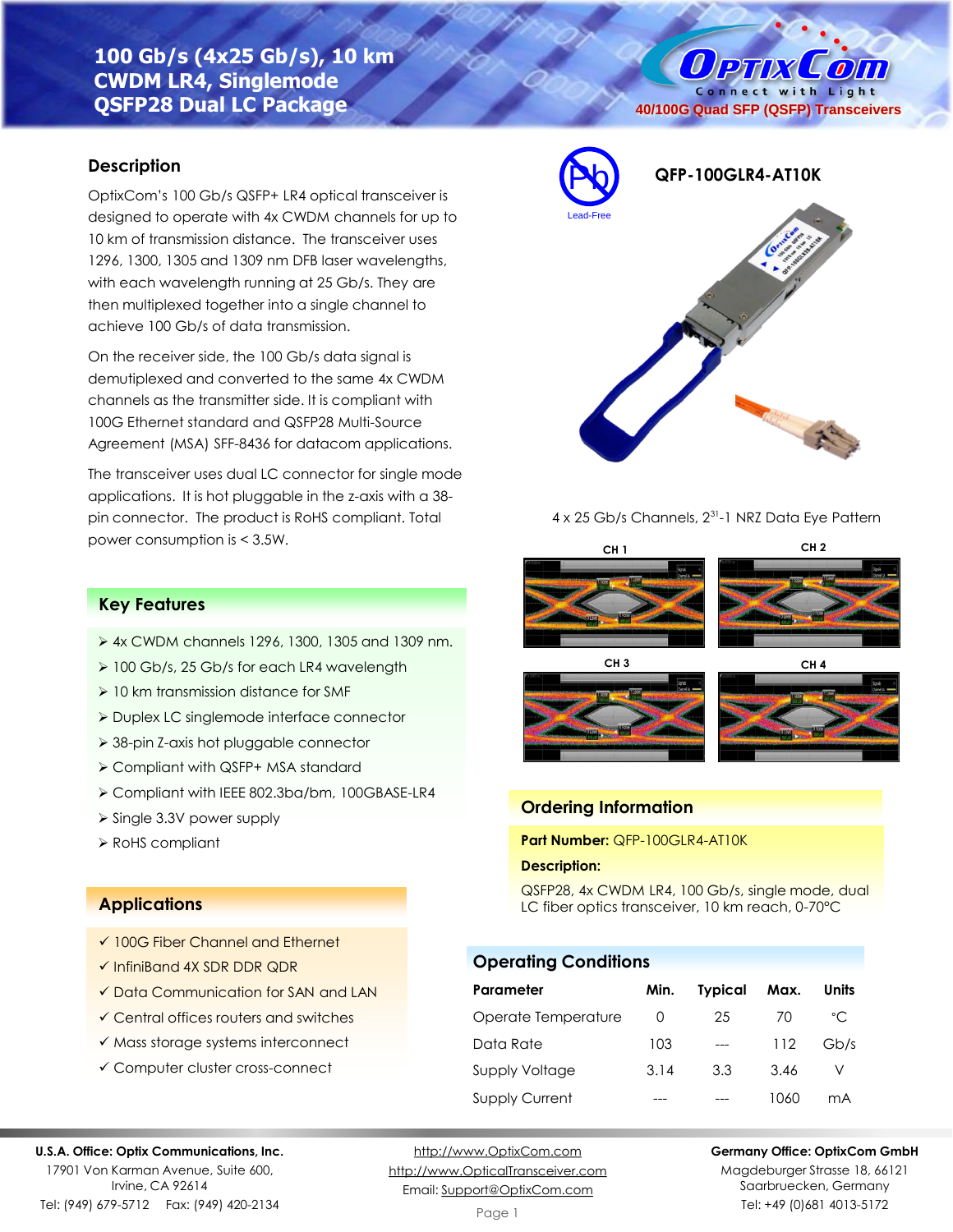

**THE CALL** 

# **Absolute Maximum Ratings**

| Parameter                | Symbol     | Min.          | Max.          | <b>Units</b> |
|--------------------------|------------|---------------|---------------|--------------|
| Storage Temperature      | Tst        | $-40$         | 85            | °С           |
| <b>Supply Voltage</b>    | <b>Vcc</b> | $-0.3$        | 4             | V            |
| Input Voltage            | $V_{IN}$   | $V_{CC}$ -0.3 | $V_{CC}$ +0.3 | V            |
| <b>Relative Humidity</b> | R.H.       |               | 95            | %            |
| Output Current           | lo         |               | 50            | mA           |

# **Transmitter Electro-Optical Characteristics**

| Parameter                                   | Symbol             | Min.     | <b>Typical</b> | Max.    | <b>Units</b> |
|---------------------------------------------|--------------------|----------|----------------|---------|--------------|
| Differential Input Voltage <sup>1</sup>     | $\Delta V$ i       | 0.3      | ---            | 1.0     | $\vee$       |
| Differential Input Impedance <sup>2</sup>   | Z                  | ---      | 100            |         | ohm          |
| Optical Output Power per Lane <sup>3</sup>  | $P_{\Omega}$       | $-4.3$   | ---            | 4.5     | dBm          |
| <b>Total Optical Power</b>                  | P <sub>T</sub>     | ---      | ---            | 10.5    | dBm          |
| <b>Transmitter &amp; Dispersion Penalty</b> | <b>TDP</b>         | ---      | ---            | 3.5     | dB           |
| Optical Wavelength 1                        | $\lambda \circ$    | 1294.53  | 1295.56        | 1296.59 | nm           |
| Optical Wavelength 2                        | $\lambda \circ$    | 1299.02  | 1300.05        | 1301.09 | nm           |
| Optical Wavelength 3                        | $\lambda$          | 1303.54  | 1304.58        | 1305.63 | nm           |
| Optical Wavelength 4                        | $\lambda \circ$    | 1308.09  | 1309.14        | 1310.19 | nm           |
| Side Mode Suppression Ratio                 | SMSR               | 30       | ---            | ---     | dB           |
| <b>Relative Intensity Noise</b>             | <b>RIN</b>         | ---      | ---            | $-128$  | dB/Hz        |
| Spectral Width (-20 dB)                     | $\varDelta\lambda$ | ---      |                | 1       | nm           |
| <b>Extinction Ratio</b>                     | ET                 | 4        | ---            | ---     | dB           |
| <b>TX Disable Asserted</b>                  | POFF               | ---      |                | $-30$   | dBm          |
| <b>TX Enabled Assert Time</b>               | <b>TTASS</b>       | ---      |                | 100     | ms           |
| <b>TX Disabled Deassert Time</b>            | <b>T</b> TDis      | ---      | ---            | 400     | $\mu$ S      |
| Input Voltage - Logic High                  | V <sub>DH</sub>    | 2.0      |                | Vcc     | $\vee$       |
| Input Voltage - Logic Low                   | V <sub>DL</sub>    | $\Omega$ |                | 0.4     | $\vee$       |
| Reset Initial Assert Time                   | Trsass             | ---      |                | 2       | μS           |

#### **U.S.A. Office: Optix Communications, Inc.** 17901 Von Karman Avenue, Suite 600,

Irvine, CA 92614 Tel: (949) 679-5712 Fax: (949) 420-2134

[http://www.OptixCom.com](http://www.optixcom.com/) [http://www.OpticalTransceiver.com](http://www.optoictech.com/) Email: [Support@OptixCom.com](mailto:Support@optoICtech.com)

### **Germany Office: OptixCom GmbH**

Magdeburger Strasse 18, 66121 Saarbruecken, Germany Tel: +49 (0)681 4013-5172